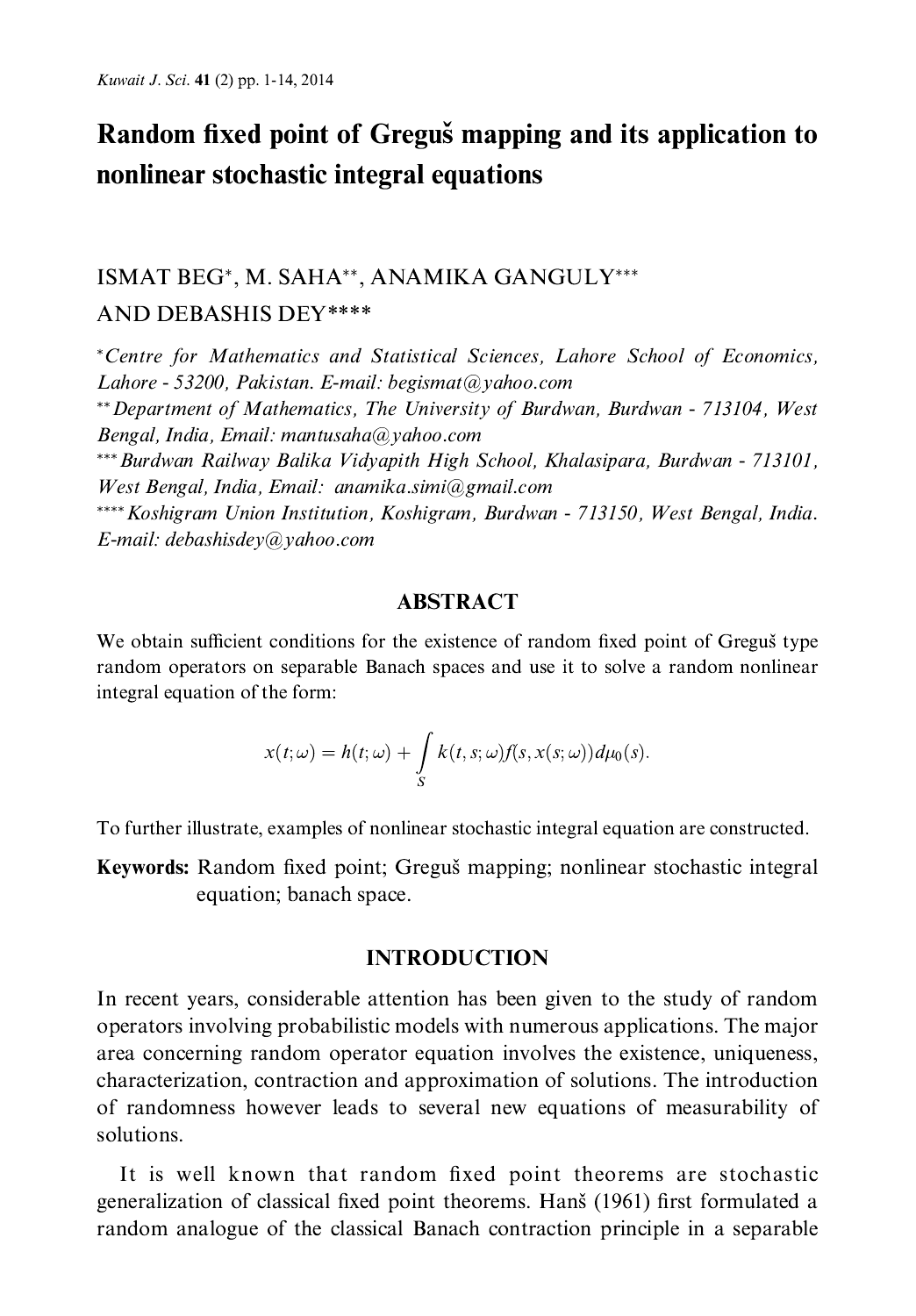Banach space. Subsequently fundamental work has been done in this area by Bharucha-Reid (1972); Itoh (1979); Mukherjee (1966) and Sehgal & Waters (1984); Papageorgiou (1986); Beg (1977, 2002a, 2002b); Beg & Shahazad (1994); Xu & Beg (1998); Saha & Debnath (2007); Saha (2006) and Tan & Yuan (1997). Still there are some new questions and problems that expand the scope of the random fixed point theory. Itoh (1979) and Padgett (1973) applied random fixed point theorem to prove the existence of a solution in a Banach space of a random nonlinear integral equation. Achari (1983), Saha & Dey (2012) developed this new area of application. Recently Saha  $\&$  Ganguly (2012) extended this application for Ciric (1974) operator which is generalization of Greguš (1980) mapping. The random fixed point theorems for Greguš (1980) mapping is not worked out by the researchers. So we continue to investigate this problem as an application in the light of the random analogue of certain class of mappings which is more general than semi non-expansive mappings on a separable Banach space. We consider here a class of contractive operator due to Greguš (1980) and have been able to prove random analogue of deterministic fixed point theorems for such operators belonging to this class. As an application, we obtained the existence of a solution in a Banach space of a random nonlinear integral equation of the form:

$$
x(t; \omega) = h(t; \omega) + \int\limits_{S} k(t, s; \omega) f(s, x(s; \omega)) d\mu_0(s)
$$

where

- (i) S is a locally compact metric space with a metric d on  $S \times S$  equipped with a complete  $\sigma$ - finite measure  $\mu_0$  defined on the collection of Borel subsets of S;
- (ii)  $\omega \in \Omega$ , where  $\omega$  is a supporting element of a set of probability measure space  $(\Omega, \beta, \mu);$
- (iii)  $x(t; \omega)$  is the unknown vector-valued random variable for each  $t \in S$ ;
- (iv)  $h(t; \omega)$  is the stochastic free term defined for  $t \in S$ ;
- (v)  $k(t, s; \omega)$  is the stochastic kernel defined for t and s in S and
- (vi)  $f(t, x)$  is a vector-valued function of  $t \in S$  and x.

#### **PRELIMINARIES**

In order to make the paper self contained, first we state some important definitions and an example that are available in Joshi & Bose (1984) and Debnath & Mikusinski (2005).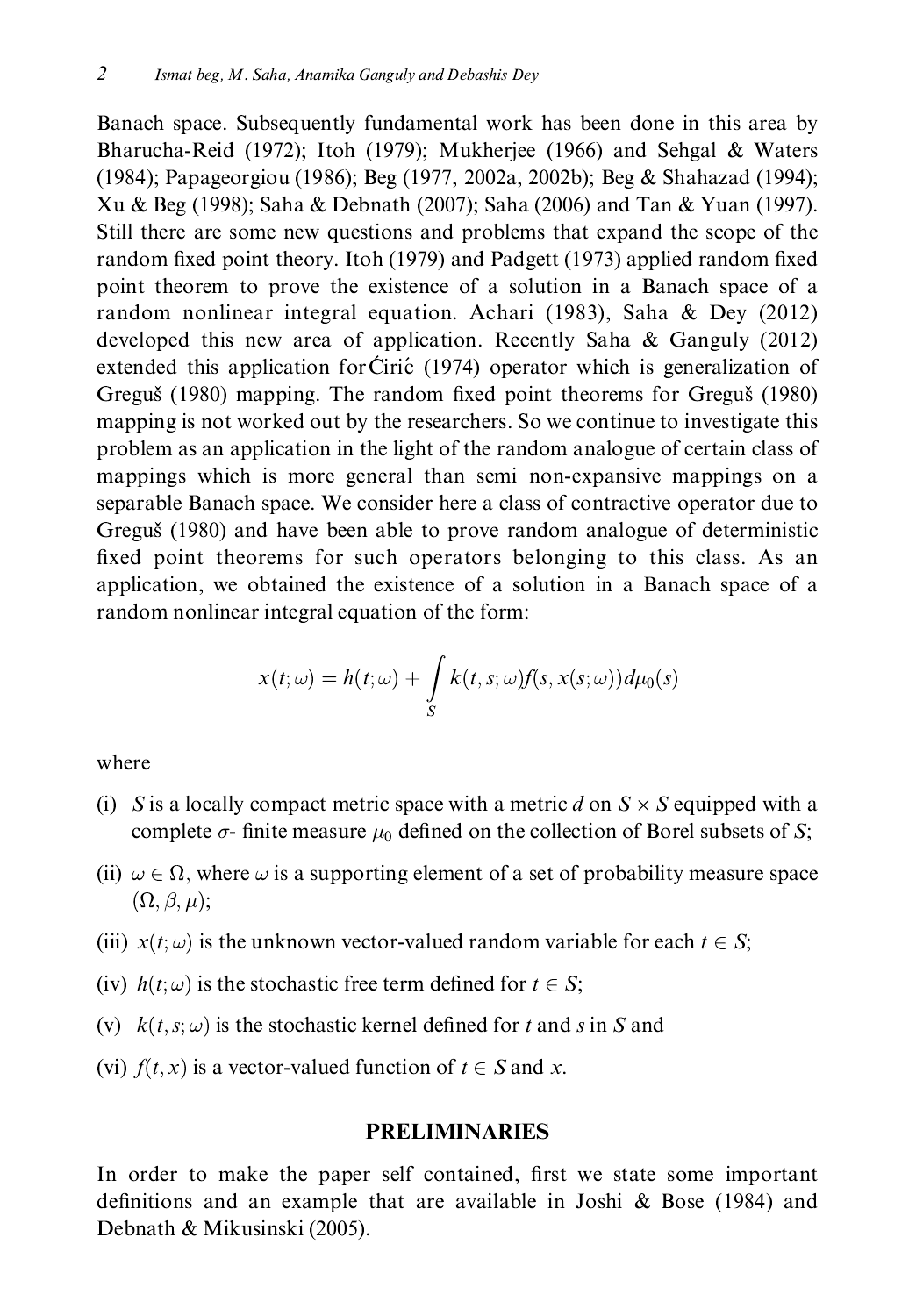Let  $(X, \beta_X)$  be a separable Banach space where  $\beta_X$  is a  $\sigma$ -algebra of Borel subsets of X, and let  $(\Omega, \beta, \mu)$  denote a complete probability measure space with measure<sub>l</sub>, and  $\beta$  be a  $\sigma$ -algebra of subsets of  $\Omega$ . For more details one can see Joshi & Bose (1984).

**Definition 2.1.** A mapping  $x : \Omega \to X$  is said to be an X-valued random variable. if the inverse image under the mapping x of every Borel set B of X belongs to  $\beta$ , that is  $x^{-1}(B) \in \beta$ , for all  $B \in \beta_X$ .

**Definition 2.2.** A mapping  $x : \Omega \to X$  is said to be a finitely valued random variable, if it is constant on each of finite number of disjoint sets  $A_i \in \beta$  and is equal to 0 on  $\Omega - \left(\bigcup_{i=1}^{n} A_i\right)$ .x is called a simple random variable, if it is finitely valued and  $\mu\{\omega : ||x(\omega)|| > 0\} < \infty$ .

**Definition 2.3.** A mapping  $x : \Omega \to X$  is said to be a strong random variable, if there exists a sequence  $\{x_n(\omega)\}\$  of simple random variables, which converges to  $x(\omega)$  almost surely, that is, there exists a set  $A_0 \in \beta$  with  $\mu(A_0) = 0$  such that  $\lim_{n\to\infty}x_n(\omega)=x(\omega), \omega\in\Omega-A_0.$ 

**Definition 2.4.** A mapping  $x : \Omega \to X$  is said to be a weak random variable, if the function  $x^*(x(\omega))$  is a real valued random variables for each  $x^* \in X^*$ , the space  $X^*$  denoting the first normed dual space of X.

In a seperable Banach space  $X$ , the notions of strong and weak random variables  $x : \Omega \to X$  (see corollary 1 of Joshi & Bose (1984)) coincide and in respect of such a space X, x is termed as a random variable.

We recall the following results with appropriate references.

**Theorem 2.5.** Joshi & Bose (1984, Theorem  $6.1.2(a)$ )

Let x,  $y : \Omega \to X$  be strong random variables and  $\alpha, \beta$  be constants. Then the following statements hold.

- $\alpha x(\omega) + \beta y(\omega)$  is a strong random variable, (a)
- (b) If  $f(\omega)$  is a real valued random variable and  $x(\omega)$  is a strong random variable, then  $f(\omega)x(\omega)$  is a strong random variable.
- $(c)$ If  $\{x_n(\omega)\}\$ is a sequence of strong random variables converging strongly to  $x(\omega)$  almost surely, i.e., if there exists a set  $A_0 \in \beta$  with  $\mu(A_0) = 0$ such that  $\lim ||x_n(\omega) - x(\omega)|| = 0$  for every  $\omega \notin A_0$ , then  $x(\omega)$  is a strong random variable.

**Remark 2.6.** If X is a separable Banach space, then every strong and also weak random variable is measurable in the sense of definition 2.1.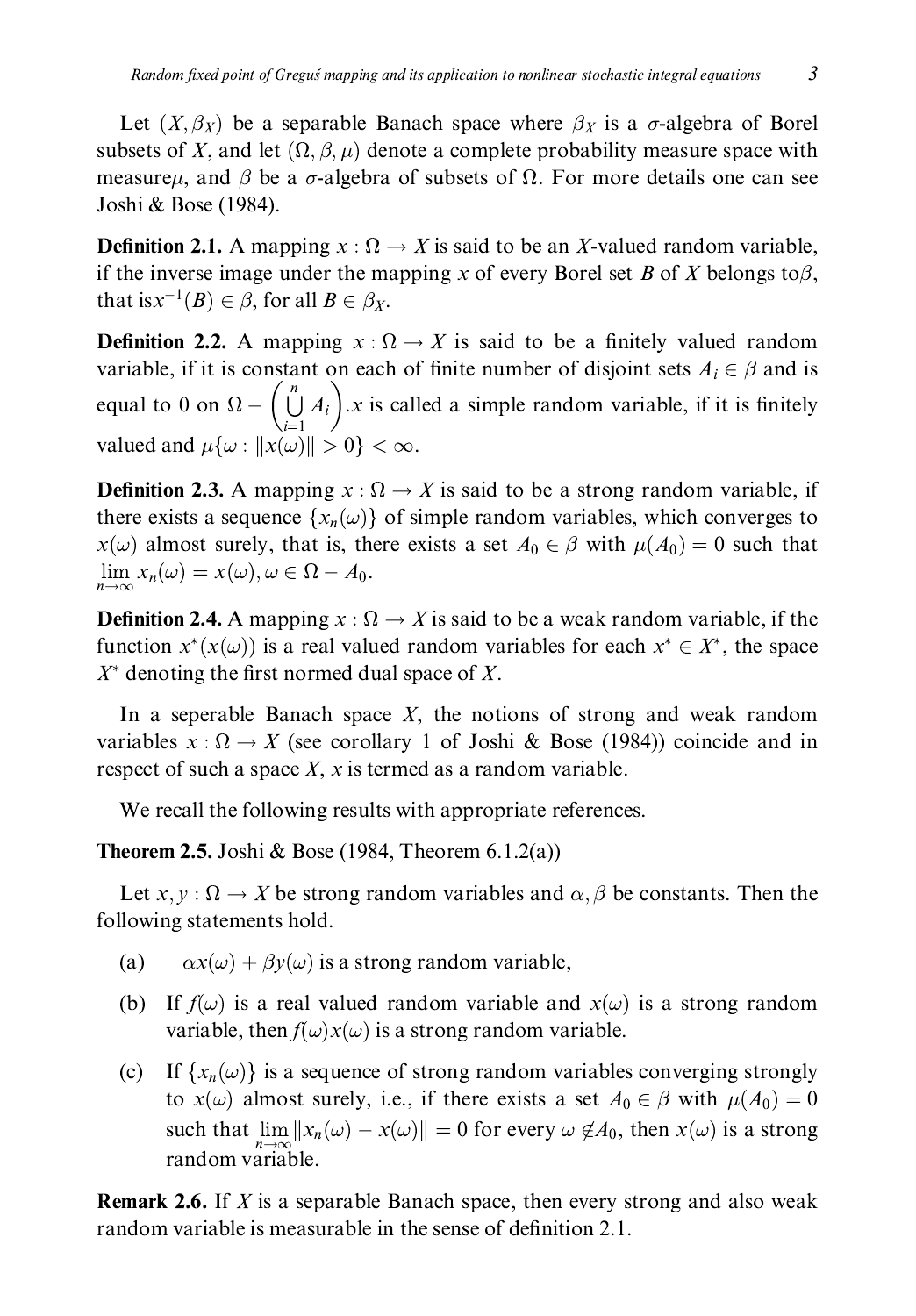Let Y be another Banach space. We also need the following definitions from Joshi & Bose (1984).

**Definition 2.7.** A mapping  $F: \Omega \times X \rightarrow Y$  is said to be a random mapping if  $F(\omega, x) = Y(\omega)$  is a Y-valued random variable for every  $x \in X$ .

**Definition 2.8.** A mapping  $F: \Omega \times X \to Y$  is said to be a continuous random mapping, if the set of all  $\omega \in \Omega$  for which  $F(\omega, x)$  is a continuous function of x has measure one.

**Definition 2.9.** A mapping  $F: \Omega \times X \rightarrow Y$  is said to be demi-continuous at the  $x \in X$  if  $||x_n - x|| \to 0$  implies  $F(\omega, x_n)$  weakly  $F(\omega, x)$  almost surely.

**Theorem 2.10.** Joshi & Bose (1984) Theorem 6.2.2) Let  $F: \Omega \times X \rightarrow Y$  be a demi-continuous random mapping where Banach space  $Y$  is separable. Then for any X-valued random variable x, the function  $F(\omega, x(\omega))$  is a Y-valued random variable.

**Remark 2.11.** Joshi & Bose (1984) Since a continuous random mapping is a demi-continuous random mapping, Theorem 2.5 is also true for a continuous random mapping.

We shall also recall the following definitions as seen in Joshi & Bose (1984).

**Definition 2.12.** An equation of the type  $F(\omega, x(\omega)) = x(\omega)$  where  $F : \Omega \times X \to X$ is a random mapping is called a random fixed point equation.

**Definition 2.13.** Any mapping  $x : \Omega \to X$  which satisfies random fixed point equation  $F(\omega, x(\omega)) = x(\omega)$  almost surely is said to be a wide sense solution of the fixed point equation.

**Definition 2.14.** Any X-valued random variable  $x(\omega)$  which satisfies  $\mu\{\omega : F(\omega, x(\omega)) = x(\omega)\} = 1$  is said to be a random solution of the fixed point equation or a random fixed point of  $F$ .

**Remark 2.15.** A random solution is a wide sense solution of the fixed point equation. But the converse is not necessarily true. This is evident from the following example as found under Remark 1 in Joshi & Bose (1984).

**Example 2.16.** Let X be the set of all real numbers and let  $E$  be a non measurable subset of X. Let  $F: \Omega \times X \to X$  be random mapping defined as  $F(\omega, x) = x^2 + x - 1$  for all  $\omega \in \Omega$ .

In this case the real valued function  $x(\omega)$ , defined as  $x(\omega) = 1$  for all  $\omega \in \Omega$  is a random fixed point of F. However the real valued function  $y(\omega)$  defined as

$$
y(\omega) = \begin{cases} -1, & \omega \notin E \\ 1, & \omega \in E \end{cases}
$$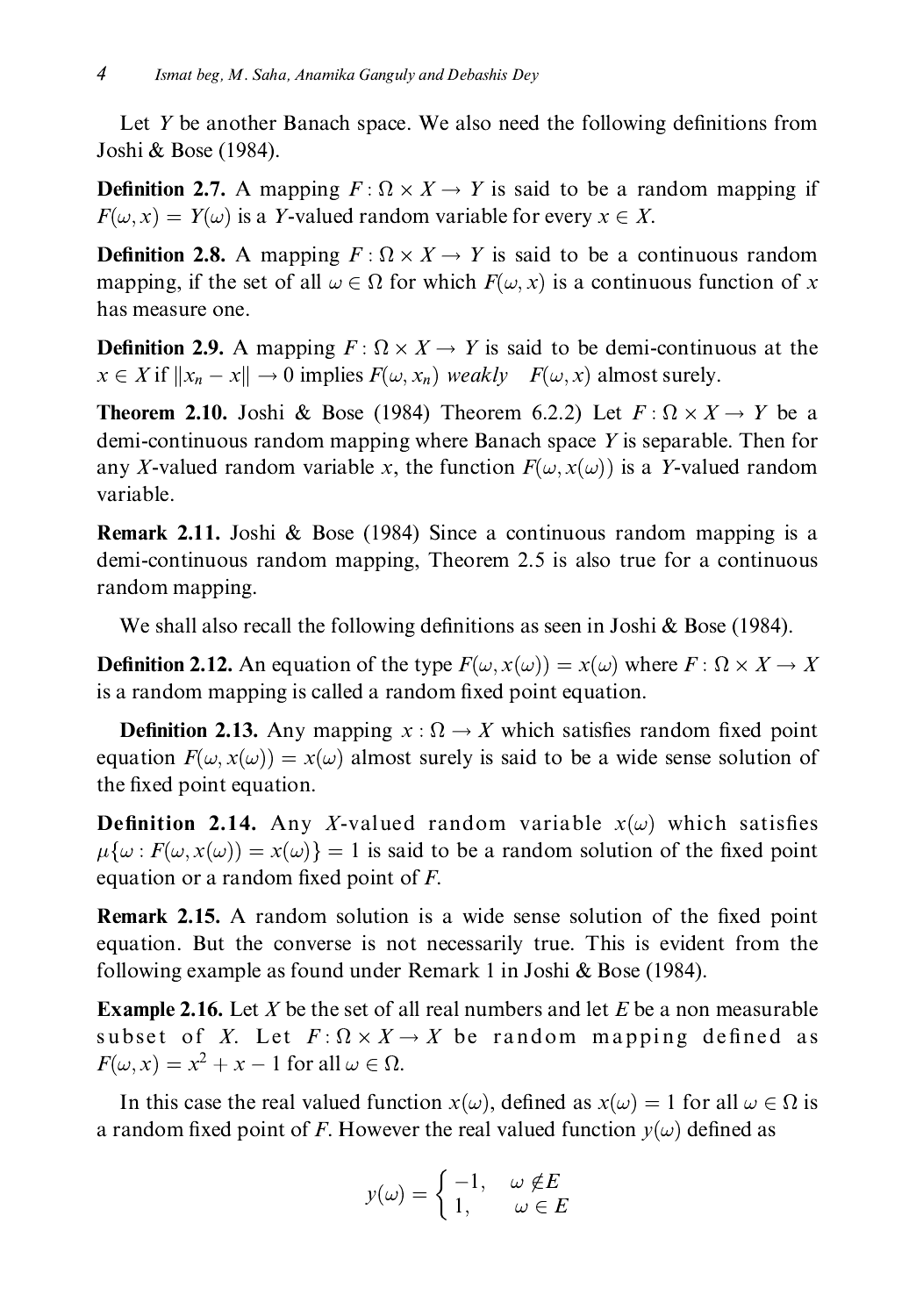is a wide sense solution of the fixed point equation  $T(\omega, x(\omega)) = x(\omega)$ , without being a random fixed point of  $F$ .

fixed point theorem of Greguš (1980).

**Theorem 2.17.** Greguš (1980) Let  $X$  be a Banach space and  $C$  a closed convex subset of X. Let  $T: C \to C$  be a mapping satisfying

$$
||Tx - Ty|| \le a||x - y|| + p||Tx - x|| + p||Ty - y||
$$

for all  $x, y \in C$ , where  $0 < a < 1, p \ge 0$  and  $a + 2p = 1$ . Then T has a unique fixed point.

We now prove the random analogue of Greguš fixed point theorem.

#### RANDOM FIXED POINT

**Theorem 3.1.** Let  $A$  be a separable banaeli space and  $(s_2, \beta, \mu)$  be a complete<br>probability measure space. Let probability measure space. Let

 $\overline{I}$   $\overline{I}$   $\overline{I}$   $\overline{I}$   $\overline{I}$   $\overline{I}$   $\overline{I}$   $\overline{I}$   $\overline{I}$   $\overline{I}$   $\overline{I}$   $\overline{I}$   $\overline{I}$   $\overline{I}$   $\overline{I}$   $\overline{I}$   $\overline{I}$   $\overline{I}$   $\overline{I}$   $\overline{I}$   $\overline{I}$   $\overline{I}$   $\overline{I}$   $\overline{I}$   $\overline{$ 

$$
||T(\omega, x_1) - T(\omega, x_2)|| \le a(\omega) ||x_1 - x_2|| + p(\omega) ||T(\omega, x_1) - x_1|| + p(\omega) ||T(\omega, x_2) - x_2||
$$

annost surely for an  $x_1, x_2 \in A$ , where  $u(w)$  and  $p(w)$ ,  $w \in s$  are fear valued random variables such that  $0 < u(\omega) < 1$ ,  $p(\omega) \ge 0$  satisfying  $u(\omega) + 2p(\omega) < 1$ almost surely then there exists a unique random fixed point of  $T$ .

*H*  $\omega$ *y*. Let  $A = \{ \omega \in \Omega : I(\omega, \lambda) \text{ is a continuous function of } \lambda \}$ 

$$
C_{x_1,x_2} = \{ \omega \in \Omega : ||T(\omega,x_1) - T(\omega,x_2)|| \le a(\omega) ||x_1 - x_2|| + p(\omega) ||T(\omega,x_1) - x_1|| + p(\omega) ||T(\omega,x_2) - x_2|| \}
$$

 $a \ln \Phi - \{ \omega \in \Omega : a(\omega) + 2p(\omega) - 1 \}$  ii  $\{ \omega \in \Omega : \omega \setminus a(\omega) \setminus 1, p(\omega) \leq 0 \}$ .

Let S be a countable dense subset of  $X$ .

We will show that 
$$
\bigcap_{x_1, x_2 \in X} (C_{x_1, x_2} \cap A \cap B) = \bigcap_{s_1, s_2 \in S} (C_{s_1, s_2} \cap A \cap B)
$$
  
Let  $\omega \in \bigcap_{s_1, s_2 \in S} (C_{s_1, s_2} \cap A \cap B)$  then for all  $s_1, s_2 \in S$ ,  
 $||T(\omega, s_1) - T(\omega, s_2)|| \le a(\omega) ||s_1 - s_2|| + p(\omega) ||T(\omega, s_1) - s_1|| + p(\omega) ||T(\omega, s_2) - s_2||$  (3.1)

Let  $x_1, x_2 \in X$ , we have,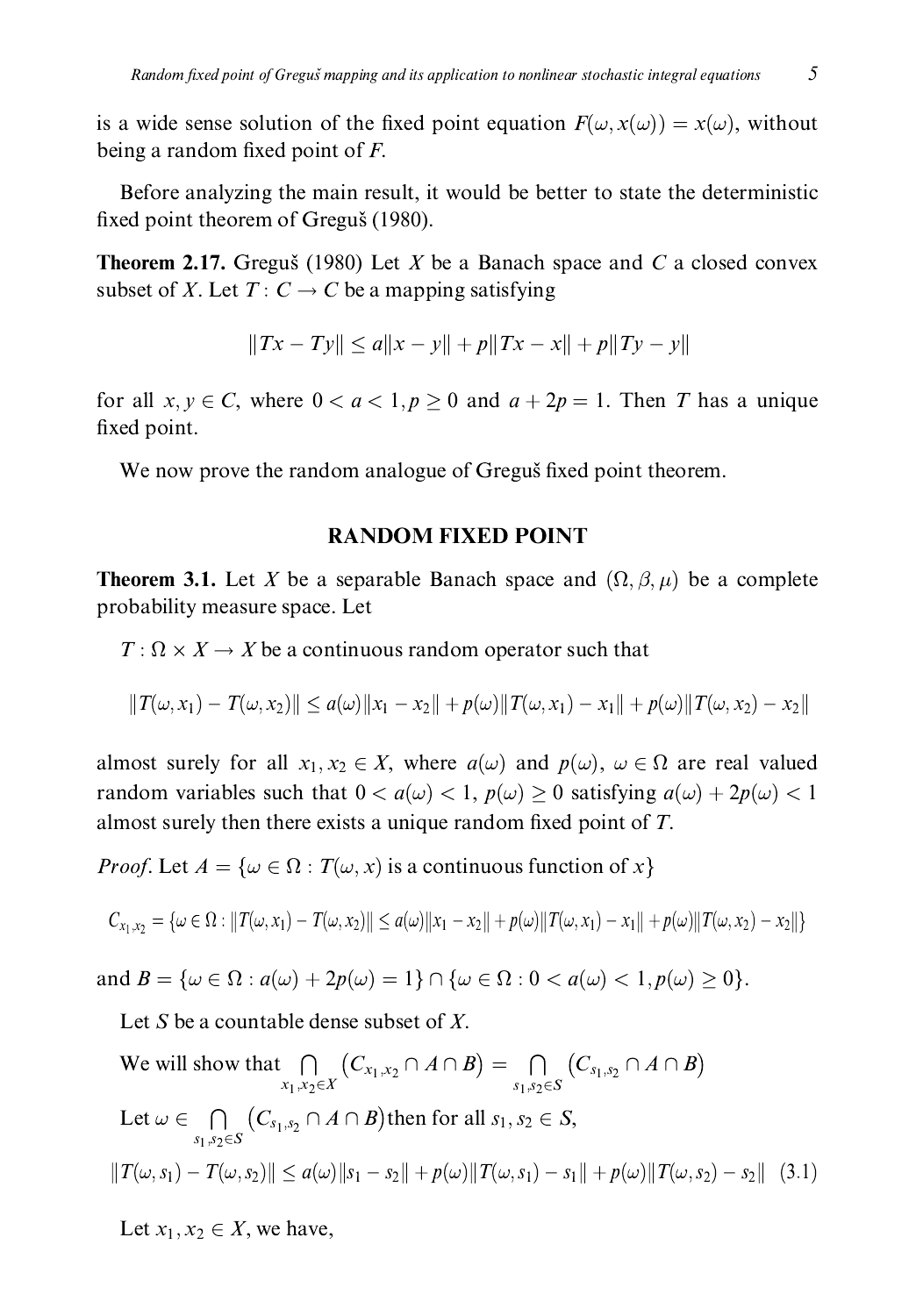$$
||T(\omega, x_1) - T(\omega, x_2)|| \le ||T(\omega, x_1) - T(\omega, s_1)|| + ||T(\omega, s_1) - T(\omega, s_2)|| + ||T(\omega, s_2) - T(\omega, x_2)||
$$
  
\n
$$
\le ||T(\omega, x_1) - T(\omega, s_1)|| + ||T(\omega, s_2) - T(\omega, x_2)||
$$
  
\n
$$
+ a(\omega)||s_1 - s_2|| + p(\omega)||T(\omega, s_1) - s_1|| + p(\omega)||T(\omega, s_2) - s_2||
$$
  
\n
$$
\le ||T(\omega, x_1) - T(\omega, s_1)|| + ||T(\omega, s_2) - T(\omega, x_2)||
$$
  
\n
$$
+ a(\omega)[||s_1 - x_1|| + ||x_1 - x_2|| + ||x_2 - s_2||]
$$
  
\n
$$
+ p(\omega)[||s_1 - x_1|| + ||x_1 - T(\omega, x_1)|| + ||T(\omega, x_1) - T(\omega, s_1)||]
$$
  
\n
$$
+ p(\omega)[||s_2 - x_2|| + ||x_2 - T(\omega, x_2)|| + ||T(\omega, x_2) - T(\omega, s_2)||]
$$
  
\n
$$
\le (1 + p(\omega))||T(\omega, x_1) - T(\omega, s_1)|| + (1 + p(\omega))||T(\omega, s_2) - T(\omega, x_2)||
$$
  
\n
$$
+ (a(\omega) + p(\omega))||s_1 - x_1|| + (a(\omega) + p(\omega))||x_2 - s_2||
$$
  
\n
$$
+ a(\omega)||x_1 - x_2|| + p(\omega)||x_1 - T(\omega, x_1)|| + p(\omega)||T(\omega, x_2) - x_2||
$$
\n(3.2)

Since for a particular  $\omega \in \Omega$ ,  $I(\omega, \lambda)$  is a commutual function of  $\lambda$ , so for any<br>  $\Omega$  there exists  $\delta(x) > \Omega$ ,  $(i = 1, 2)$  such that  $||T(i, x) - T(j, x)|| \leq \epsilon 4$  whenever  $\epsilon > 0$ , there exists  $v_i(x_i) > 0$ ,  $(i = 1, 2)$  such that  $||I(\omega, x_i) - I(\omega, s_i)|| < \epsilon$  whenever  $||x_1 - s_1|| < \delta_1(x_1)$  and  $||T(\omega, x_2) - T(\omega, s_2)|| < \frac{\epsilon}{4}$  whenever  $||x_2 - s_2|| < \delta_2(x_2)$ .

Now we choose  $\delta_1 = \min\left(\delta_1(x_1), \frac{\epsilon}{4}\right)$ ;<br>r  $\left(\delta_1(x_1), \frac{\varepsilon}{4}\right), \quad \delta_2 = \min\left(\delta_2(x_2), \frac{\varepsilon}{4}\right)$  $\left(\delta_2(x_2), \frac{\varepsilon}{4}\right)$ . For such a choice of  $\delta_1, \delta_2$  we get from (3.2),  $||T(\omega, x_1) - T(\omega, x_2)|| \le (1 + p(\omega)) \frac{c}{4} + (1 + p(\omega)) \frac{c}{4}$ 

$$
+(a(\omega)+p(\omega))\varepsilon4+(a(\omega)+p(\omega))\frac{\varepsilon}{4}
$$

$$
+a(\omega)\|x_1 - x_2\| + p(\omega)\|T(\omega, x_1) - x_1\| + p(\omega)\|T(\omega, x_2) - x_2\|
$$
  

$$
\leq \varepsilon + a(\omega)\|x_1 - x_2\| + p(\omega)\|T(\omega, x_1) - x_1\|
$$

As  $\varepsilon > 0$  is arbitrary, it follows that

$$
||T(\omega, x_1) - T(\omega, x_2)|| \le a(\omega) ||x_1 - x_2|| + p(\omega) ||T(\omega, x_1) - x_1|| + p(\omega) ||T(\omega, x_2) - x_2||
$$

 $\lVert \neg p(\omega) \rVert$   $\mathbf{1}(\omega, \mathcal{X}_2) = \mathcal{X}_2 \rVert$ 

Therefore  $\omega \in \bigcap_{x_1, x_2 \in X} C_{x_1, x_2} \cap A \cap B$  which implies  $\bigcap_{s_1, s_2 \in S} C_{s_1, s_2} \cap A \cap B \subset \bigcap_{x_1, x_2 \in X} C_{x_1, x_2} \cap A \cap B$ .<br>Again  $\bigcap_{x_1, x_2 \in X} C_{x_1, x_2} \cap A \cap B \subset \bigcap_{s_1, s_2 \in S} C_{s_1, s_2} \cap A \cap B$ 

So 
$$
\bigcap_{x_1, x_2 \in X} C_{x_1, x_2} \cap A \cap B = \bigcap_{s_1, s_2 \in S} C_{s_1, s_2} \cap A \cap B
$$
.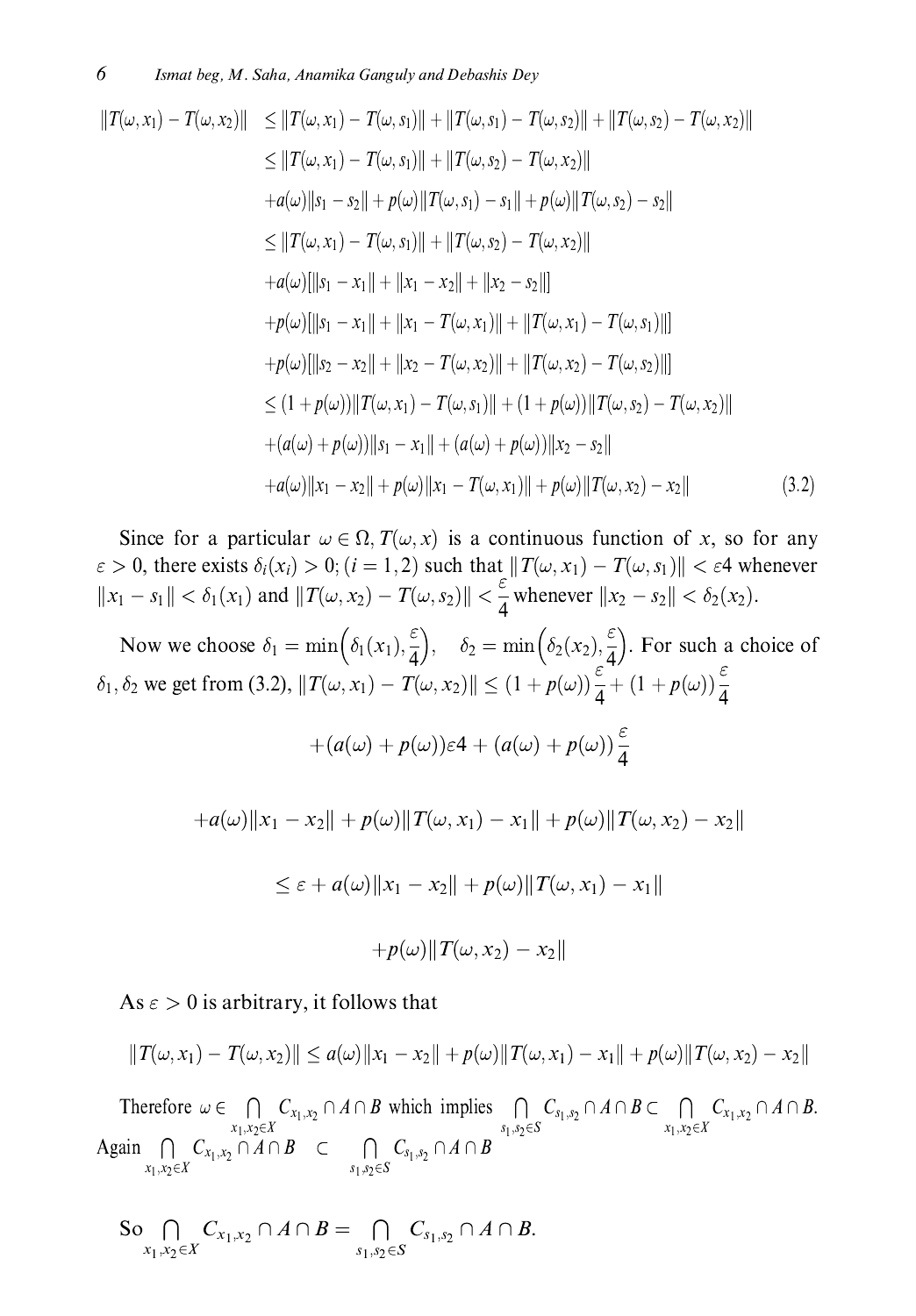Let 
$$
N' = \bigcap_{s_1, s_2 \in S} C_{s_1, s_2} \cap A \cap B
$$
,  
Then  $\mu(N') = 1$ 

So, for each  $\omega \in N', T(\omega, x)$  is a deterministic operator satisfying Greguš (10). Hence  $T$  has a unique random fixed point in  $X$ .

#### **APPLICATION TO A RANDOM NONLINEAR INTEGRAL EQUATION**

Here we apply Theorem 3.1 to prove the existence of a solution in a Banach space of a random nonlinear integral equation of the form:

$$
x(t; \omega) = h(t; \omega) + \int_{S} k(t, s; \omega) f(s, x(s; \omega)) d\mu_0(s)
$$
\n(4.1)

where

- (vvi) S is a locally compact metric space with a metric d on  $S \times S$  equipped with a complete  $\sigma$ - finite measure  $\mu_0$  defined on the collection of Borel subsets of S;
- (viii)  $\omega \in \Omega$ , where  $\omega$  is a supporting element of a set of probability measure space  $(\Omega, \beta, \mu)$ ;
- (ix)  $x(t; \omega)$  is the unknown vector-valued random variable for each  $t \in S$ ;
- (x)  $h(t; \omega)$  is the stochastic free term defined for  $t \in S$ ;
- (xi)  $k(t, s; \omega)$  is the stochastic kernel defined for t and s in S and
- (xii)  $f(t, x)$  is a vector-valued function of  $t \in S$  and x.
- The integral in equation (4.1) is interpreted as a Bochner integral Padgett  $(1973).$

We shall further assume that  $S$  is the union of a decreasing sequence of countable family of compact sets  $\{C_n\}$  such that for any other compact set in S there is a  $C_i$ , which contains it Arens (1946).

**Definition 4.1.** We define the space  $C(S, L_2(\Omega, \beta, \mu))$  to be the space of all continuous functions from S into  $L_2(\Omega, \beta, \mu)$  with the topology of uniform convergence on compact sets of S that is for each fixed  $t \in S$ ,  $x(t; \omega)$  is a vector valued random variable such that

$$
||x(t; \omega)||_{L_2(\Omega, \beta, \mu)}^2 = \int_{\Omega} |x(t; \omega)|^2 d\mu(\omega) < \infty
$$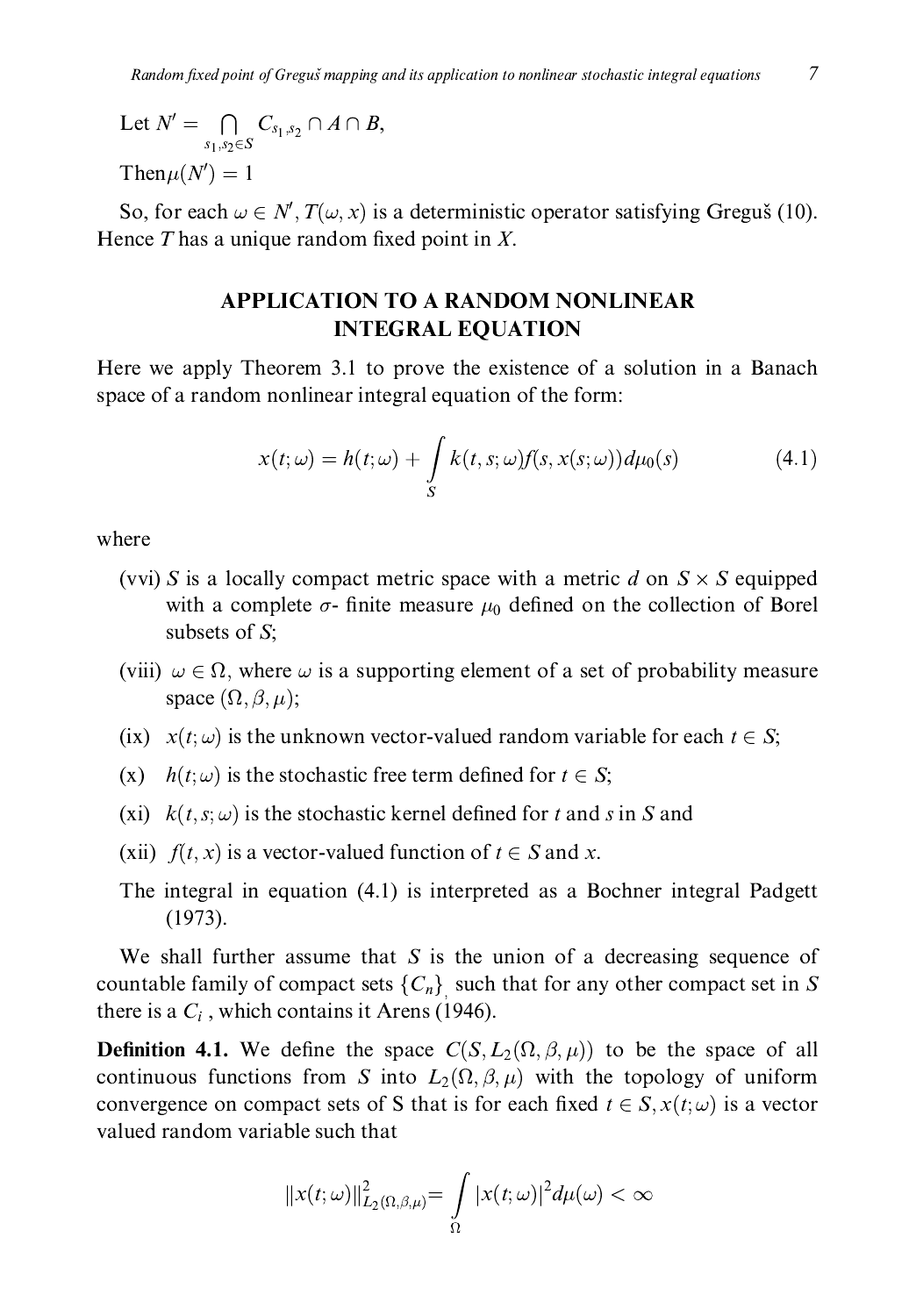It may be noted that  $C(S, L_2(\Omega, \beta, \mu))$  is locally convex space, whose topology is defined by a countable family of semi-norms given by

$$
||x(t; \omega)||_n = \sup_{t \in C_n} ||x(t; \omega)||_{L_2(\Omega, \beta, \mu)}, n = 1, 2, ... \text{ Yosida}(1965)
$$

Moreover,  $C(S, L_2(\Omega, \beta, \mu))$  is complete relative to this topology, since  $L_2(\Omega, \beta, \mu)$  is complete.

We further define  $BC = BC(S, L_2(\Omega, \beta, \mu))$  to be the Banach space of all bounded continuous functions from S into  $L_2(\Omega, \beta, \mu)$  with norm

$$
||x(t; \omega)||_{BC} = \sup_{t \in S} ||x(t; \omega)||_{L_2(\Omega, \beta, \mu)}
$$

Here the space  $BC \subset C$  is the space of all second order vector valued stochastic process defined on S, which is bounded and continuous in mean square. We will consider the function  $h(t; \omega)$  and  $f(t, x(t; \omega))$  to be in the space  $C(S, L_2(\Omega, \beta, \mu))$  with respect to the stochastic kernel. We assume that for each pair  $(t, s)$ ,  $k(t, s; \omega) \in L_{\infty}(\Omega, \beta, \mu)$  and denote the norm by

$$
|||k(t, s; \omega)|| = ||k(t, s; \omega)||_{L_{\infty}(\Omega, \beta, \mu)}
$$
  
=  $\mu - \operatorname{ess} \sup_{\omega \in \Omega} |k(t, s; \omega)|$ 

Let us suppose that  $k(t, s; \omega)$  is such that  $|||k(t, s; \omega)|| \cdot ||x(s; \omega)||_{L_2(\Omega, \beta, \mu)}$  is  $\mu_0$ integrable with respect to s for each  $t \in S$  and  $x(s; \omega)$  in  $C(S, L_2(\overline{\Omega}, \overline{\beta}, \mu))$  and there exists a real valued function G defined  $\mu_0 - a.e.$  on S, so that  $G(S)$ || $x(s; \omega)$ ||<sub>L2</sub>( $\Omega, \beta, \mu$ ) is  $\mu_0$ -integrable and for each pair  $(t, s) \in S \times S$ ,

$$
\| |k(t, u; \omega) - k(s, u; \omega)| \| \cdot \| x(u, \omega) \|_{L_2(\Omega, \beta, \mu)} \le G(u) \| x(u, \omega) \|_{L_2(\Omega, \beta, \mu)}
$$

 $\mu_0 - a.e.$  Further, for almost all  $s \in S$ ,  $k(t, s; \omega)$  will be continuous in t from S into  $L_{\infty}(\Omega, \beta, \mu)$ .

We now define the random integral operator T on  $C(S, L_2(\Omega, \beta, \mu))$  by

$$
(Tx)(t; \omega) = \int_{S} k(t, s; \omega) x(s; \omega) d\mu_0(s)
$$
\n(4.2)

where the integral is a Bochner integral. Moreover, we have that for each  $t \in S$ ,  $(Tx)(t; \omega) \in L_2(\Omega, \beta, \mu)$  and that  $(Tx)(t; \omega)$  is continuous in mean square by Lebesgue dominated convergence theorem. So  $(Tx)(t; \omega) \in C(S, L_2(\Omega, \beta, \mu))$ 

**Definition 4.2.** Lee & Padgett (1977) Let B and D be two Banach spaces. The pair  $(B, D)$  is said to be admissible with respect to a random operator  $T(\omega)$  if  $T(\omega)(B) \subset D.$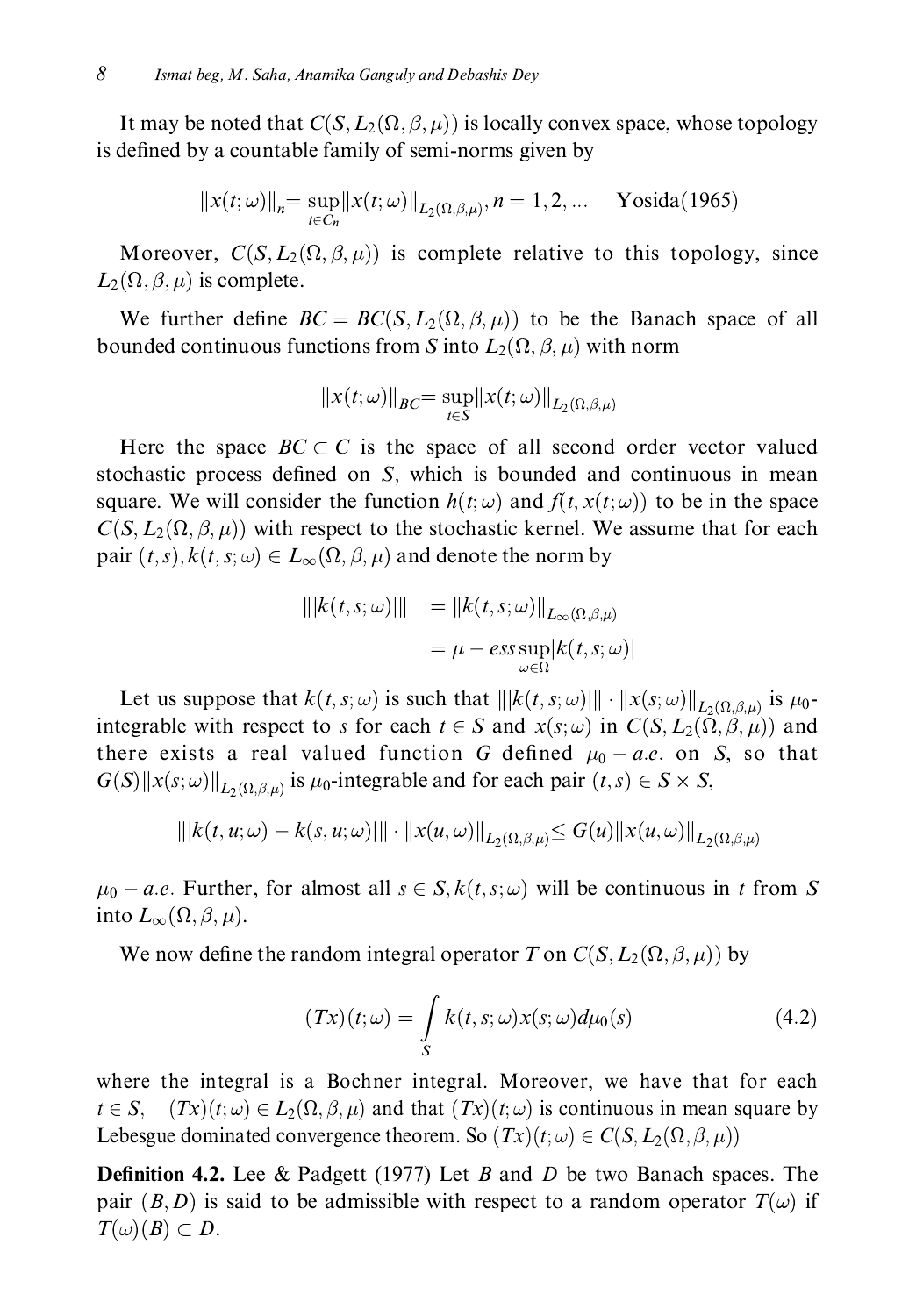**Lemma 4.3.** Joshi & Bose (1984) The linear operator T defined by (4.2) is continuous from  $C(S, L_2(\Omega, \beta, \mu))$  into itself.

**Lemma 4.4.** Joshi & Bose (1984) and Lee & Padgett (1977) If T is a continuous linear operator from  $C(S, L_2(\Omega, \beta, \mu))$  into itself and  $B, D \subset C(S, L_2(\Omega, \beta, \mu))$ are Banach spaces stronger than  $C(S, L_2(\Omega, \beta, \mu))$  such that  $(B, D)$  is admissible with respect to T, then T is continuous from B into D.

**Remark 4.5.** Joshi & Bose (1984) The operator T defined by (4.2) is a bounded linear operator from  $B$  into  $D$ .

A random solution of the equation (4.1) will mean a function  $x(t; \omega)$  in  $C(S, L_2(\Omega, \beta, \mu))$  which satisfies the equation (4.1)  $\mu - a.e.$ 

We are now in a position to prove the following theorem.

**Theorem 4.6.** We consider the stochastic integral equation  $(4.1)$  subject to the following conditions

- (a) *B* and *D* are Banach spaces stronger than  $C(S, L_2(\Omega, \beta, \mu))$  such that  $(B, D)$  is admissible with respect to the integral operator defined by (4.2);
- (b)  $x(t; \omega) \rightarrow f(t, x(t; \omega))$  is an operator from the set  $Q(\rho) = \{x(t; \omega) : x(t; \omega) \in D, ||x(t; \omega)||_{\rho} \le \rho\}$  into the space B satisfying  $||f(t, x_1(t; \omega)) - f(t, x_2(t; \omega))||_p \leq a(\omega)||x_1(t; \omega) - x_2(t; \omega)||_p$  $+p(\omega) [\Vert x_1(t;\omega) - f(t,x_1(t;\omega)) \Vert_{\mathcal{D}} + \Vert x_2(t;\omega) - f(t,x_2(t;\omega)) \Vert_{\mathcal{D}}]$  $(4.3)$ for  $x_1(t;\omega), x_2(t;\omega) \in Q(\rho)$ , where  $0 < a(\omega) < 1$  and  $p(\omega) \ge 0$  are real

valued random variable satisfying  $a(\omega) + 2p(\omega) = 1$  almost surely.

(c)  $h(t; \omega) \in D$ 

Then there exists a unique random solution of (4.1) in  $O(\rho)$ , provided  $\frac{c(\omega)}{1-p(\omega)}$  < 1 and  $||h(t;\omega)||_D+(1+c(\omega))||f(t;0)||_B \le \rho(1-c(\omega))$  where  $c(\omega)$  is the norm of  $T(\omega)$ .

*Proof.* Define the operator  $U(\omega)$  from  $Q(\rho)$  into D by

$$
(Ux)(t; \omega) = h(t; \omega) + \int_{S} k(t, s; \omega) f(s, x(s; \omega)) d\mu_0(s)
$$

Now  $||(Ux)(t;\omega)||_D \leq ||h(t;\omega)||_D + c(\omega)||f(t,x(t;\omega))||_B$ 

$$
\leq ||h(t; \omega)||_{D} + c(\omega)||f(t; 0)||_{B} + c(\omega)||f(t, x(t; \omega)) - f(t; 0)||_{B}
$$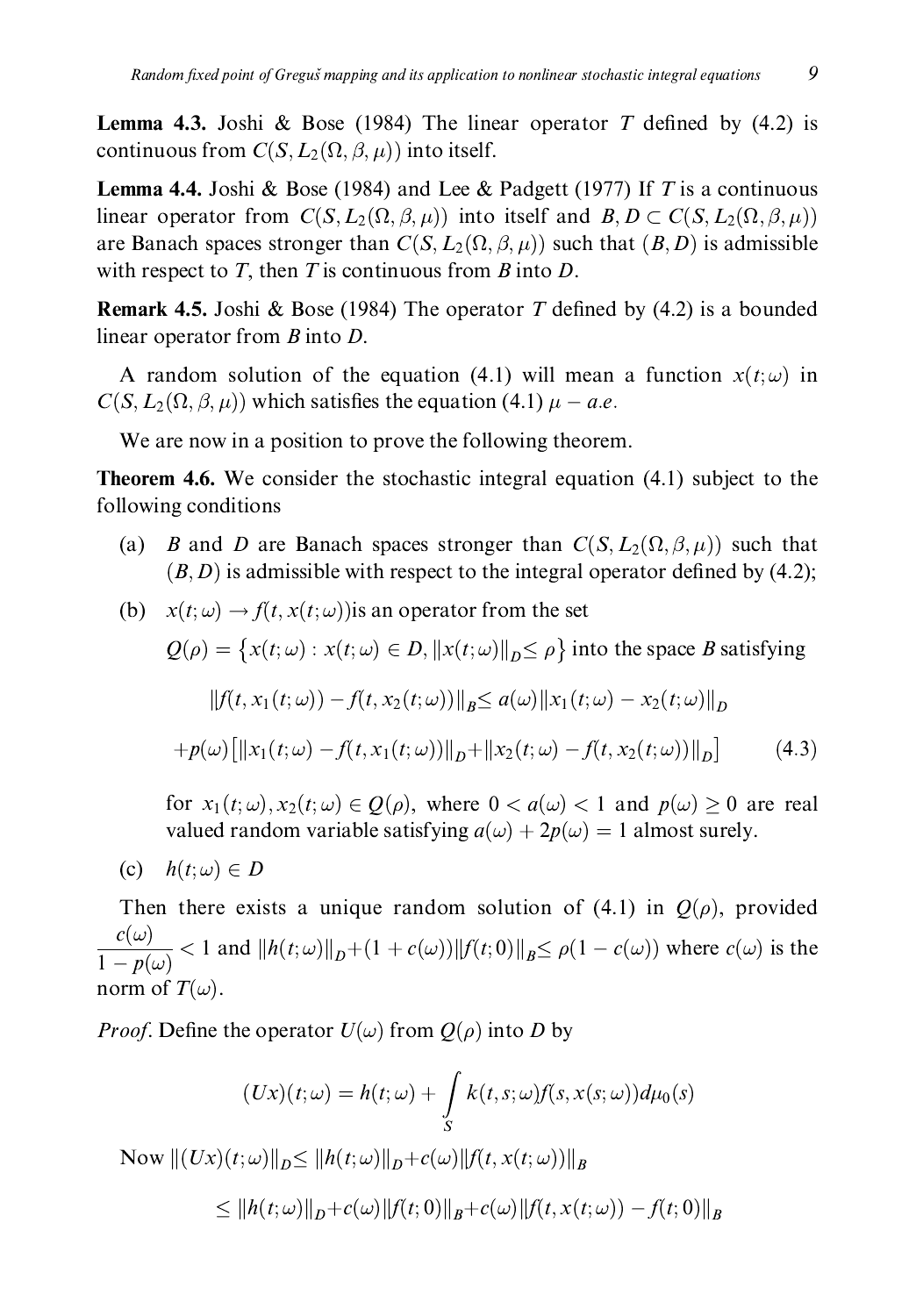Then from the condition  $(4.3)$  of this theorem

$$
||f(t, x(t; \omega)) - f(t; 0)||_B \le a(\omega) ||x(t; \omega)||_D + p(\omega) [||x(t; \omega) - f(t, x(t; \omega))||]_D
$$
  
+  $p(\omega) ||f(t; 0)||_D$   
 $\le a(\omega) ||x(t; \omega)||_D + p(\omega) ||x(t; \omega)||_D$   
+  $p(\omega) ||f(t, x(t; \omega)) - f(t; 0)||_D + 2p(\omega) ||f(t; 0)||_D$   
Hence  $||f(t, x(t; \omega) - f(t; 0))||_B \le \frac{a(\omega) + p(\omega)}{1 - p(\omega)} \rho + \frac{2p(\omega)}{1 - p(\omega)} ||f(t; 0)||_B$   
=  $\rho + 2p(\omega)1 - p(\omega) ||f(t; 0)||_B$  (4.4)

Therefore by (4.4)

$$
\begin{aligned} ||(Ux)(t;\omega)||_D &\leq ||h(t;\omega)||_D + c(\omega) ||f(t;0)||_B + c(\omega) \left[\rho + \frac{2p(\omega)}{1 - p(\omega)} ||f(t;0)||_B\right] \\ &< ||h(t;\omega)||_D + c(\omega) ||f(t;0)||_B + c(\omega)\rho + \frac{c(\omega)}{1 - p(\omega)} ||f(t;0)||_B \\ &< ||h(t;\omega)||_D + (1 + c(\omega)) ||f(t;0)||_B + c(\omega)\rho \end{aligned}
$$

 $\langle \rho$ 

Hence  $(Ux)(t;\omega) \in Q(\rho)$ . Then for  $x_1(t;\omega), x_2(t;\omega) \in Q(\rho)$ , we have by condition (b)

$$
\| (Ux_1)(t; \omega) - (Ux_2)(t; \omega) \|_D
$$

$$
= \left\| \int_{S} k(t,s;\omega)[f(s,x_1(s;\omega)) - f(s,x_2(s;\omega))]d\mu_0(s) \right\|_{D}
$$
  
\n
$$
\leq c(\omega) \|f(t,x_1(t;\omega)) - f(t,x_2(t;\omega))\|_{B}
$$
  
\n
$$
\leq a(\omega) \|x_1(t;\omega) - x_2(t;\omega)\|_{D}
$$
  
\n
$$
+ p(\omega) [\|x_1(t;\omega) - (Ux_1)(t;\omega)\|_{D} + \|x_2(t;\omega) - (Ux_2)(t;\omega)\|_{D}]
$$

Since  $\frac{c(\omega)}{1 - p(\omega)} < 1$ . Thus  $U(\omega)$  is a contractive nonlinear operator on  $Q(\rho)$ . Hence by Theorem 3.1 there exists a random fixed point  $x(t, \omega)$  of  $U(\omega)$ , which is the random solution of the equation  $(4.1)$ .

**Example 4.7.** Consider the following nonlinear stochastic integral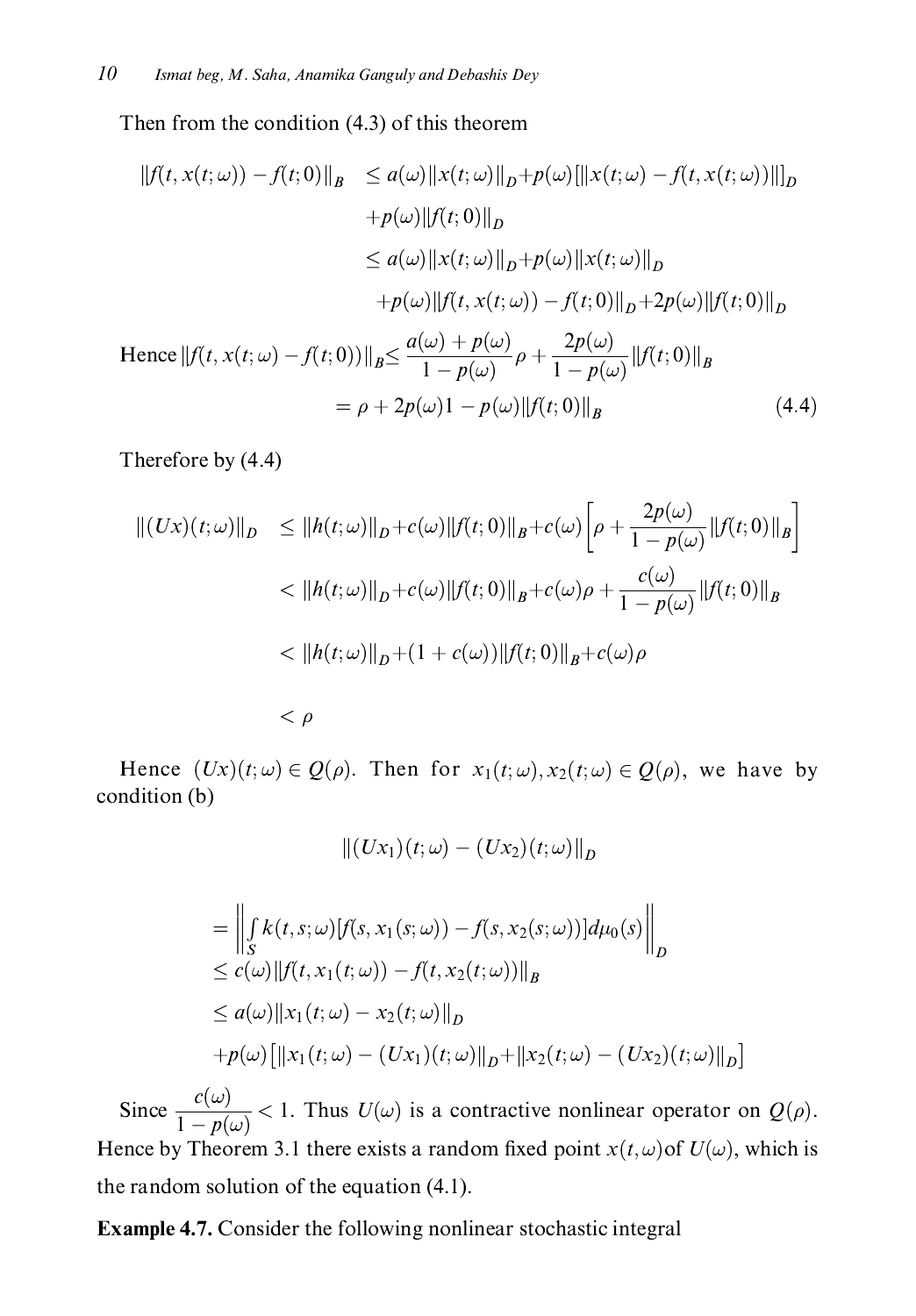$$
x(t; \omega) = \int_0^\infty \frac{e^{-t-s}}{8(1+|x(s; \omega)|)} ds
$$

Comparing with  $(4.1)$  we see that

$$
h(t; \omega) = 0, \ k(t, s; \omega) = \frac{1}{4} e^{-t-s}, \ f(s, x(s; \omega)) = \frac{1}{2(1 + |x(s; \omega)|)}
$$

By routine calculation, it is easy to show that (4.3) is satisfied with  $a(\omega) = \frac{1}{2}$ and  $0 \le p(\omega) \le \frac{1}{4}$ .

Comparing with integral operator equation (4.2), we see that of norm of  $T(\omega)$ is  $c(\omega) = \frac{1}{8}$ .

Also we see that  $\frac{c(\omega)}{1 - p(\omega)} < 1$ . So all the conditions of Theorem 4.6 are satisfied and hence there exists a random fixed point of the integral operator  $T$ satisfying (4.2).

#### **REFERENCES**

- Achari, J. 1983. On a pair of random generalized nonlinear contractions. International Journal of Mathematics and Mathematical Sciences 6(3): 467-475.
- Arens, R. F. 1946. A topology for spaces of transformations. Annals of Mathematics 47(2): 480-495.
- Beg, I. 1997. Random fixed points of random operators satisfying semicontractivity conditions. Mathematica Japonica 46: 151-155.
- Beg, I. 2002a. Approximation of random fixed points in normed spaces. Nonlinear Analysis 51: 1363-1372.
- Beg, I. 2002b. Minimal displacement of random variables under Lipschitz random maps. Topological Methods in Nonlinear Analysis 19: 391-397.
- Beg, I. & Shahzad, N. 1994. Random approximations and random fixed point theorems. Journal of Applied Mathematics and Stochastic Analysis 7(2): 145-150.
- Bharucha-Reid, A. T. 1972. Random Integral Equations. Academic Press, New York.
- Cirić, L. 1974. A generalization of Banach's contraction principle. Proceeding of American Mathematical Society 45: 267-273.
- Debnath, L. & Mikusinski, P. 2005. Introduction to Hilbert Spaces with Application. Elsevier Academic Press, Boston.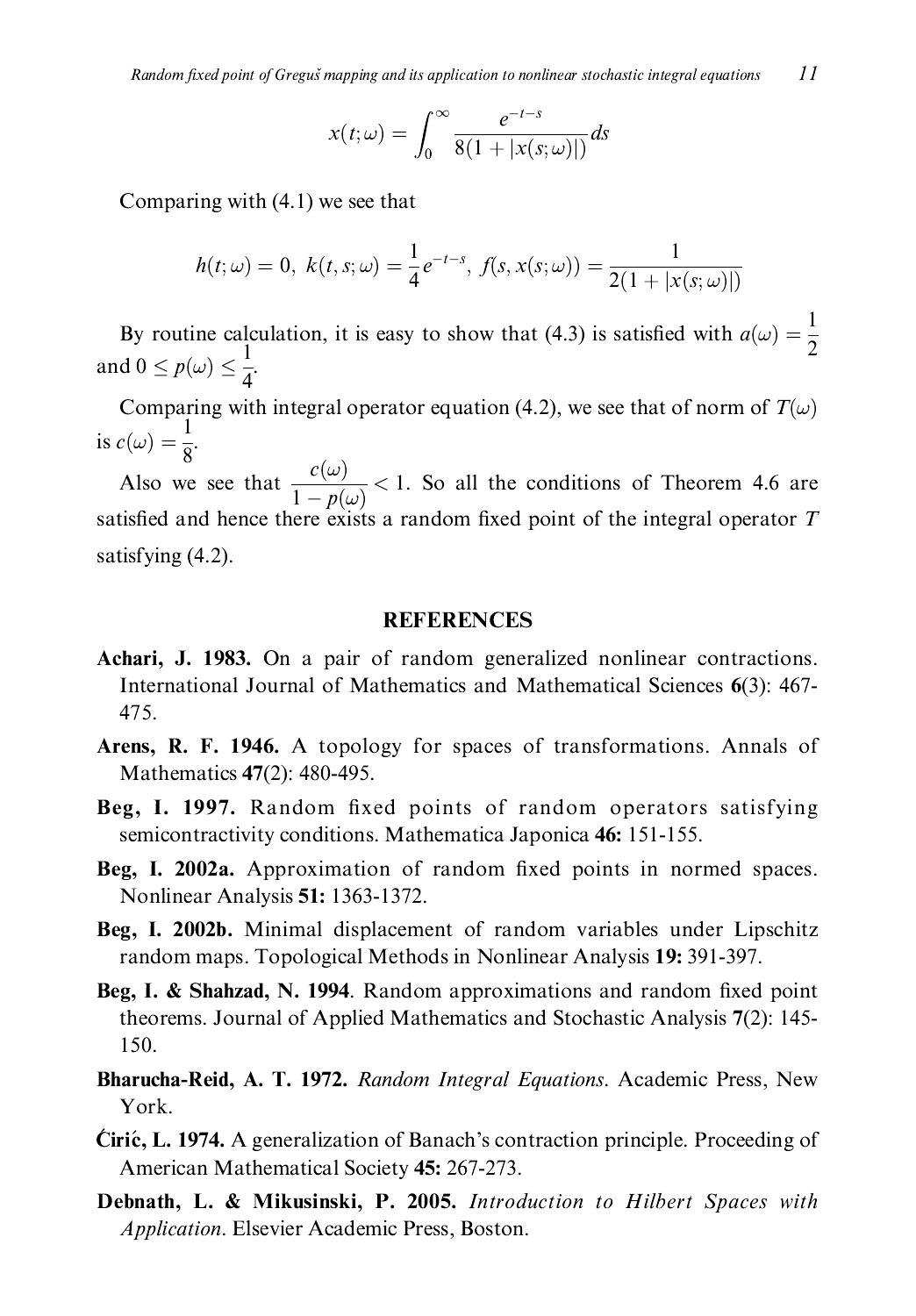- Greguš, M. 1980. A fixed point theorem in Banach space. Bollettino Unione Mathematica Italiana 5(7-A): 193-198.
- Hanš, O. 1961. Random operator equations, Proceedings of 4th Berkeley Symposium Mathematics, Statistics and Probability II, University of California Press, California, Part I: 185-202.
- Itoh, S. 1979. Random fixed-point theorems with an application to random differential equations in Banach spaces. Journal of Mathematical Analysis and Applications  $67(2)$ : 261-273.
- Joshi, M. C. & Bose, R. K. 1984. Some Topics in Nonlinear Functional Analysis. Wiley Eastern Ltd. India.
- Lee, ACH. & Padgett, W. J. 1977. On random nonlinear contraction. Mathematical Systems Theory ii: 77-84.
- **Mukherjee, A. 1966.** Transformation aleatoives separable theorem all point fixed aleatoire. C. R. Acad. Sci. Paris Series A-B(263): 393-395.
- Padgett, W. J. 1973. On a nonlinear stochastic integral equation of the Hammerstein type. Proceeding of American Mathematical Society 38: 625-631.
- Papageorgiou, N. S. 1986. Random fixed point theorems for measurable multifunctions in Banach spaces. Proceeding of American Mathematical Society 97: 507-514.
- Saha, M. 2006. On some random fixed point of mappings over a Banach space with a probability measure. Proceeding of National Academy of Sciences. 76(A) (III): 219-224.
- Saha, M. & Debnath, L. 2007. Random fixed point of mappings over a Hilbert space with a probability measure. Advanced Studies in Contemporary Mathematics. 1: 79-84.
- **Saha, M. & Dey, D. 2012.** Some random fixed point theorems for  $(\theta, L)$ -weak contractions, Hacettepe Journal of Mathematics and Statistics. 41(6): 795-812.
- Saha, M. & Ganguly, A. 2012. Random fixed point theorem on Ciric type contractive mapping and its consequence, Fixed Point Theory and Applications. 2012:209 doi:10.1186/1687-1812-2012-209
- Sehgal, V. M. & Waters, C. 1984. Some random fixed point theorems for condensing operators. Proceeding of American Mathematical Society 90(1): 425-429.
- Tan, K. K. & Yuan, X. Z. 1997. Random fixed point theorems and approximation, Stochastic Analysis and Applications. 15: 103-123.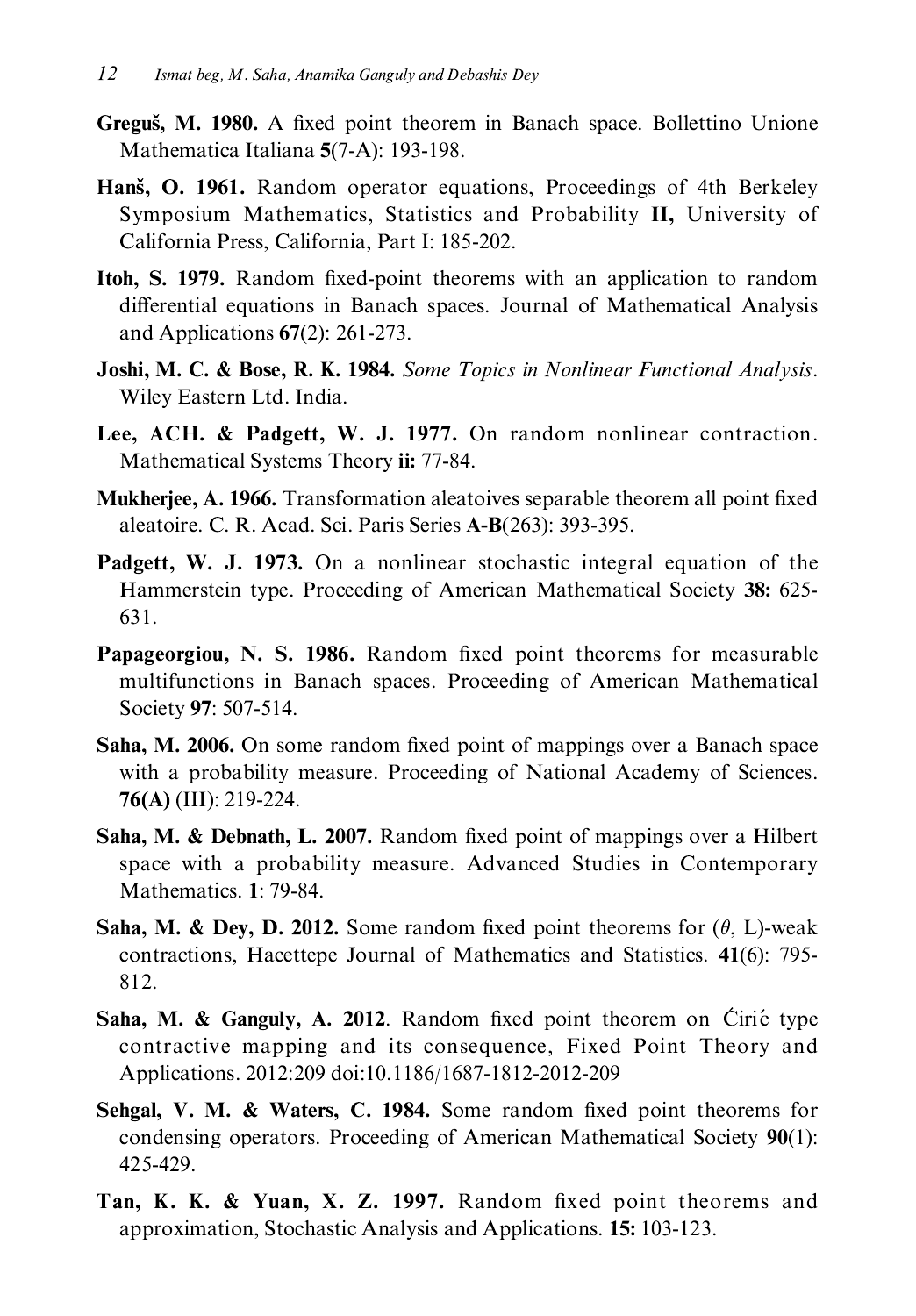- Xu, H. K. & Beg, I. 1. 998. Measurability of fixed point sets of multivalued random operators, Journal of . Mathematical Analysis and Applications. 225:  $62 - 72.$
- Yosida, K. 1965. Functional Analysis. Academic press, New York, Springer-Verlag, Berlin.
- **Submitted:** 29/05/2013 **Revised** : 05/08/2013 Accepted : 29/08/2013